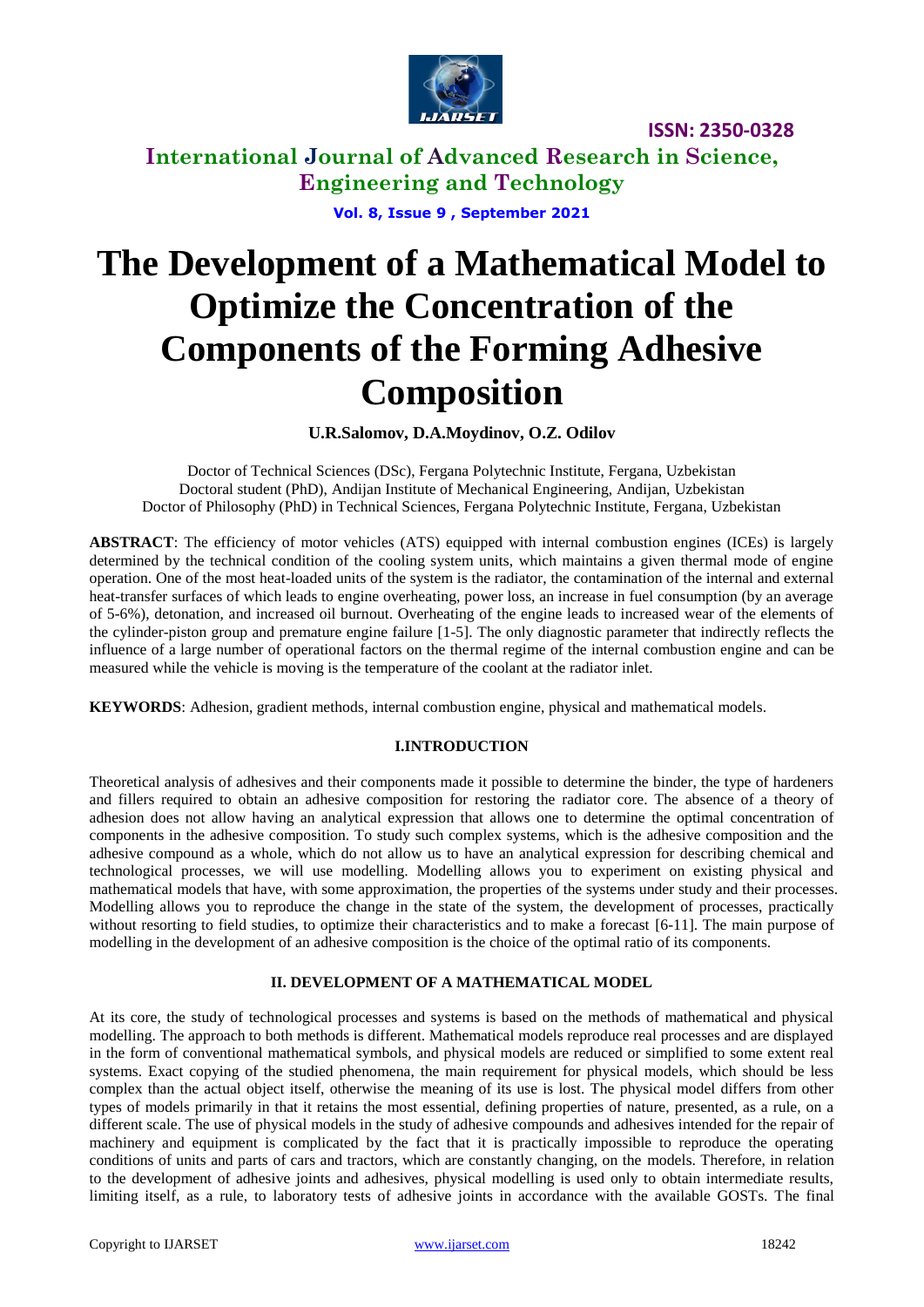

## **International Journal of Advanced Research in Science, Engineering and Technology**

**ISSN: 2350-0328**

### **Vol. 8, Issue 9 , September 2021**

conclusion on the possibility of using the adhesive composition and the technology of its application is made based on operational tests [12-14]. When using physical models, they preserve the physical similarity to nature, touching not only the output characteristics but also the basic internal properties of the system. For mathematical models, as a rule, it is important to preserve only the semblance of the response of "exit" to "entrance", therefore, mathematical models describe, as a rule, the structure of functional relationships between the varied composition of significant factors and the output quality of the process. In a mathematical model, "input" and "output" must be in mathematical equilibrium, the state of which can be both static and dynamic. The description of such systems is based on cybernetic ideas about the object of research. In this case, the object of research can be represented in the form of the so-called "black box" (Fig. 1), introduced by W.R. Ashby, the principles of construction of which correspond to the experimenter's a priori idea of the object of research in conditions of incomplete knowledge of the internal structure and mechanism of complex phenomena of the investigated process or system, which are the adhesive bond and the adhesive itself. This principle is very convenient for optimizing the concentration of the components in the adhesive composition [15-18]. Each arrow is assigned a corresponding factor, the sum of which forms the "input". In fig. 1, all the components that make up the adhesive composition will be denoted by arrows pointing towards the object. Arrows directed away from the research object characterize its quality. Each arrow corresponds to an optimization parameter, the set of parameters forms an "output".



**Figure 1.Black box.**

We will apply to the inputs of the impact system by, varying, the concentration of the components included in the adhesive composition

$$
X = \{X_1, X_2, \dots, X_k, \dots, X_p\},\
$$

Where,

$$
X_1 = \{X_{11}, X_{12}, ..., X_{li}, X_{lm}\},
$$
  
\n
$$
X_k = \{X_{k1}, X_{k2}, ..., X_{ki}, X_{km}\},
$$
  
\n
$$
X_p = \{X_{p1}, X_{p2}, ..., X_{pi}, X_{pm}\},
$$

and observe the corresponding changes in the properties of the adhesive composition at the n outputs of the system  $Y = \{Y_1, Y_2, ..., Y_k, ..., Y_p\},$ 

$$
Y = \{Y_1, Y_2, \ldots, Y_k, \ldots, Y_p\},\
$$

Where,

$$
Y_1 = \{Y_{11}, Y_{12}, ..., Y_{lj}, ..., Y_{ln}\},
$$
  
\n
$$
Y_k = \{Y_{k1}, Y_{k2}, ..., Y_{kj}, ..., Y_{kn}\},
$$
  
\n
$$
Y_p = \{Y_{p1}, Y_{p2}, ..., Y_{pj}, ..., Y_{pn}\},
$$

Determination of the response of the system to its "output" can manifest itself only when a disturbance is applied to the "input". In our case, using mathematical models, we will express the functional relationship between the input parameters, which are the concentrations of the components of the adhesive composition, and the output parameter, the value of the maximum compressive stress, which is shown in figure [2].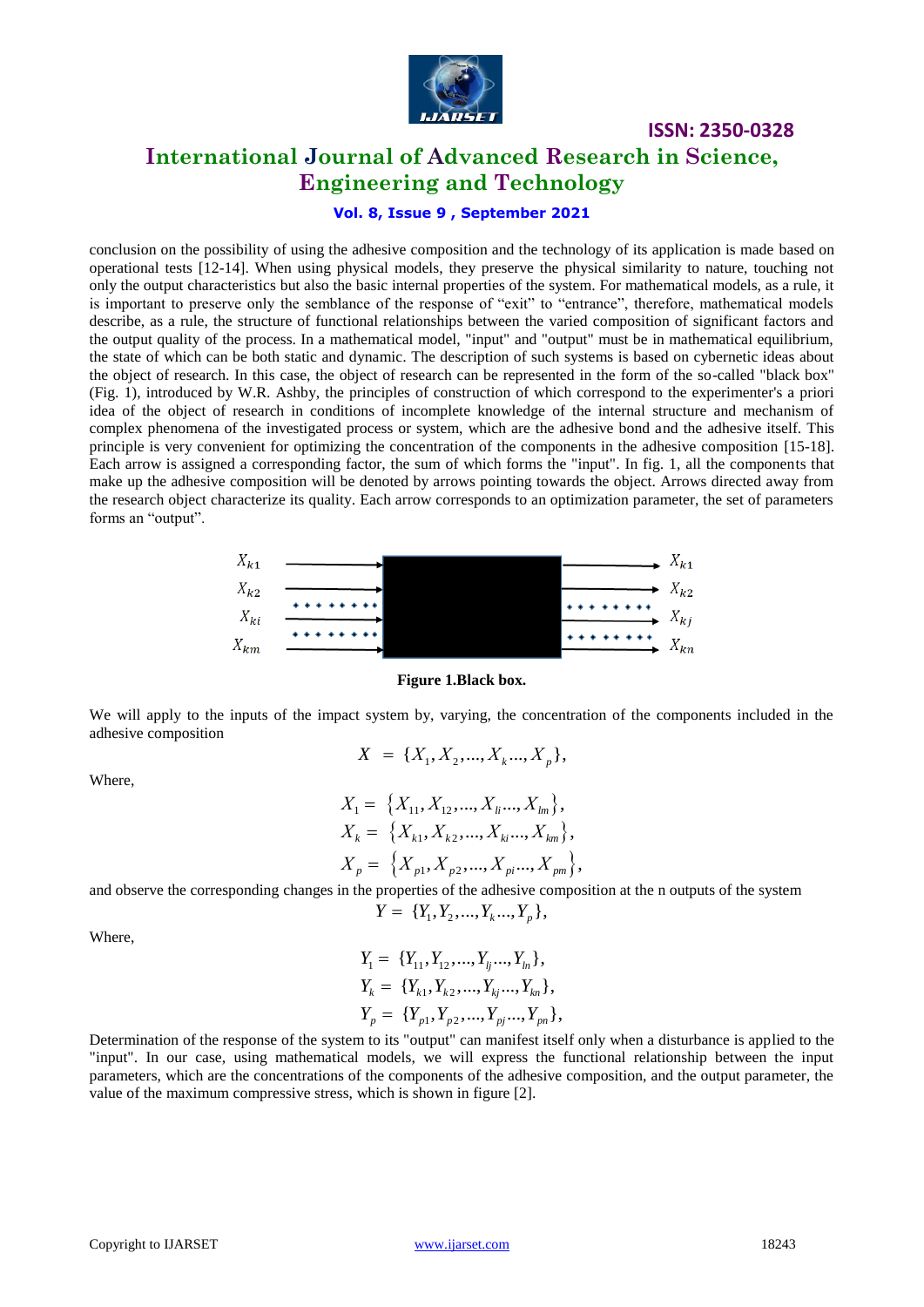

**ISSN: 2350-0328**

### **International Journal of Advanced Research in Science, Engineering and Technology**

### **Vol. 8, Issue 9 , September 2021**



**Figure 2.Scheme of the mathematical model, optimization of the concentration of the components of the forming adhesive composition.**

Where,  $X_2$  - binder (ED-20), $X_2$  - hardener (TOTA), $X_3$ - filler (copper powder, talc), y - optimization parameter (maximum compression stress).

In this case, the type of statistical relationship will be determined by conducting a certain set of experiments. In general, the form of the functional relationship between "input" and "output" can be expressed as a function.

$$
y = f(x_2, x_2, \dots, x_2)
$$

The presented expression characterizes the response surface in a certain vector space. The exact functional relationship The presented expression characterizes the response surface in a certain vector space. The exact functional relationship<br>of the process under study is unknown to us. In cases where, along with linear effects, the signific interactions are assessed, the regression equation for three factors will look like this:

$$
y = b_1x_1 + b_2x_2 + b_3x_3 + b_{12}x_1x_2 + b_{13}x_1x_3 + b_{23}x_2x_3 + b_{123}x_1x_2x_3
$$

where*y* - the optimization parameter;

 $x_1x_2x_3$  - factors that vary during the experiment;

 $b_1, b_2, b_3$  - coefficients of regression of one factor for linear terms of interactions;

 $b_{12}b_{13}b_{23}$  - regression coefficients of two factors for linear terms of interactions;

*b<sup>123</sup>* - the coefficient of regression of three factors for the linear terms of interactions.

By the value of the regression coefficients, we will judge the degree of influence of the change in the mass fraction of the glue components on the value of the breaking compressive stress.

There are no uniform indicators for assessing adhesives. In each specific application, one or more basic requirements are developed. In this case, you can simultaneously examine several output parameters, while for each optimization parameter there will be its own mathematical model (response function). Optimization of the concentration of the adhesive composition.

### **III. METHODOLOGY**

In the process of searching for the optimum in experimental research, various methods are used. The search for the optimum does not cause difficulties if the goal function is specified in an analytical form and is not very complicated. In the presence of an analytical function, the coordinates of the optimal region or point are found by differentiating the corresponding equations, equating the derivatives to zero, and solving the resulting system of equations. It is not possible to develop an adhesive composition and optimize the concentration of its components using analytical dependencies. This is due to the lack of a theory of adhesion and analytical dependencies that allow evaluating the effect of fillers on the properties of adhesive compositions. In such cases, one has to look for an approximate solution [19-22]. For this case, nonlinear programming methods can be successfully used, which are subdivided into the following groups: gradient methods; no gradient methods; random search methods and combined methods, combining some of the advantages of individual methods from different groups. For the development of the adhesive composition, the gradient method of finding the optimum is more suitable, which is based on the use of mathematical models that approximate the target functions and on the analysis of their partial derivatives.

The gradient of the objective function at the point under consideration is a vector that is directed along the normal to the surface of a constant level and is equal in algebraic value to the derivative of this function. The specified vector at each point of the domain of definition of the target function is directed along the normal to the surface of a constant level drawn through this point and therefore coincides in the direction with the fastest decrease or increase in the objective function. Therefore, the movement to the optimum along the gradient is performed along the shortest path,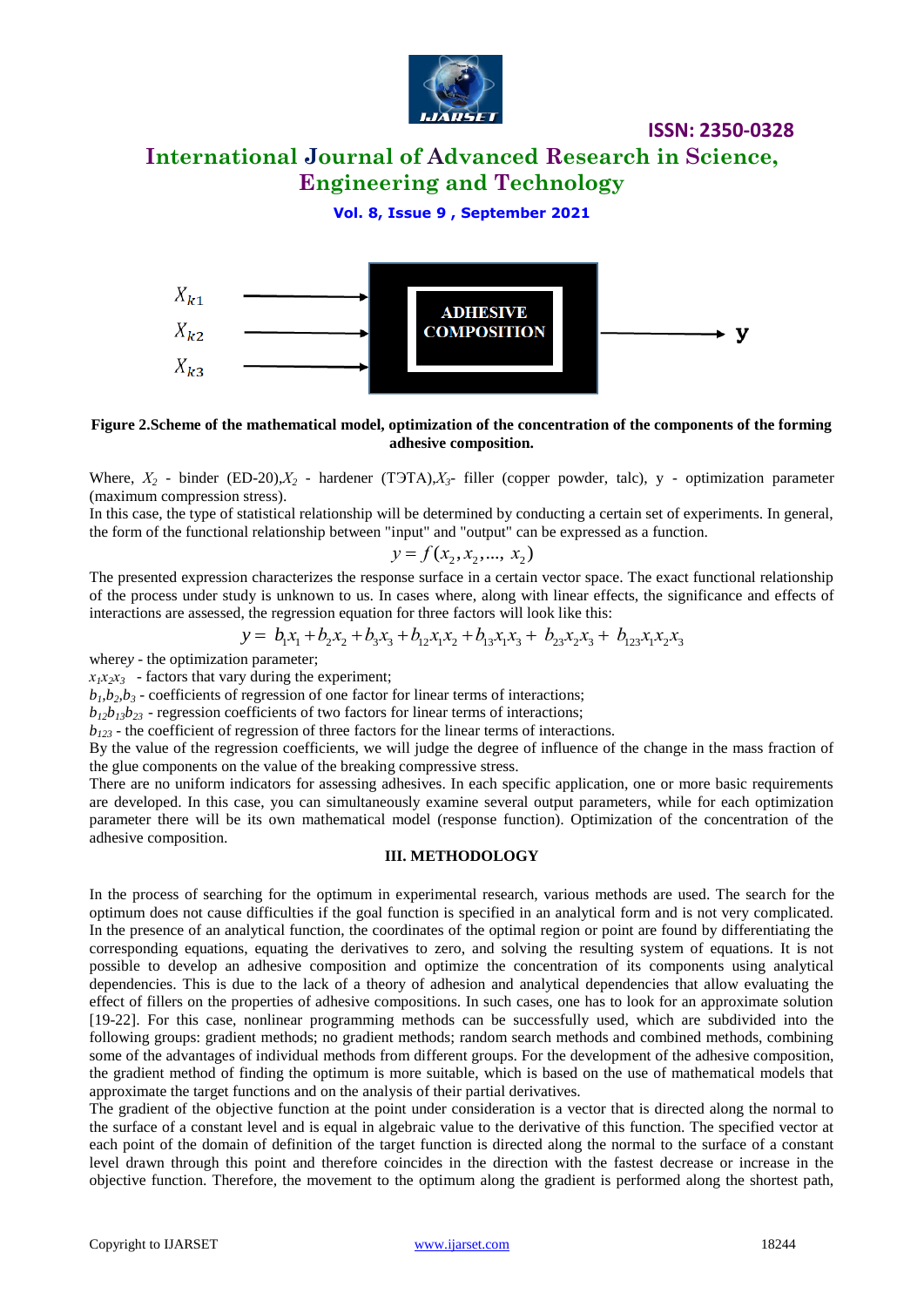

### **ISSN: 2350-0328 International Journal of Advanced Research in Science, Engineering and Technology**

### **Vol. 8, Issue 9 , September 2021**

which allows not only to reduce the number of experiments but also to obtain specific values of the concentration of each component in the adhesive composition. In general, the gradient of the objective function.

$$
y = f(x_1, x_2, ..., x_{k}),
$$

there is a vector,

$$
vy = \frac{\partial y}{\partial x_1}i + \frac{\partial y}{\partial x_2}j + \frac{\partial y}{\partial x_3}k,
$$

where*,vy* - designation of the gradient;

д  $\frac{\partial y}{\partial x^1}$ ;  $\frac{\partial}{\partial x}$  $\frac{\partial y}{\partial x^2}, \ldots \frac{\partial y}{\partial x}$  $\frac{\partial y}{\partial x^k}$ , - partial derivatives of the function with respect to the *i* - th factor;

 $\overline{i}$ ,  $\overline{j}$ ,..., $\overline{k}$  - unit vectors in the direction of the coordinate axes of the factor space.

The components of the gradient are the partial derivatives of the response function. To move along a gradient, which makes it possible to reduce the number of experiments, we will change the concentrations of their components of the adhesive composition according to the regression coefficients in the direction indicated by the sign of the coefficient. The values of the components of the gradient are determined by the shape of the response surface. The sign of the gradient components depends only on the shape of the response surface and the position of the zero point.

#### **IV. RESULTS**

Computer programs as a modelling base for the development of adhesive compositions. The life of modern society is largely due to the development of computer information technologies. They permeate all spheres of human activity; ensure the functioning and evolution of the modern social organism. The human mind itself is not adapted to the direct deep perception of arrays of numbers and cannot extract complete information from data. Therefore, in the modern world, the ability to use computer data processing systems has become necessary for successful activities in any field. Knowledge of such programs is now a mandatory element of erudition. The modern market for computer data processing programs is vast and diverse, with over a thousand products represented. Such a variety of computer programs reflects the diversity of processing tasks in various areas of human activity.

Reviews of these programs are given in special reference books, which contain brief descriptions of their purpose, requirements for the technical characteristics of a computer, information about additional service capabilities, prices and addresses of suppliers. These are very voluminous publications published in the Western press. However, it should be noted that a significant part of the published information quickly becomes outdated, which is associated with the rapid pace of development of the industry. Periodically held domestic and international seminars and conferences on data analysis help to track the transformation of the processing software market. Available for domestic users are the programs Mathcad, S-PLUS, SYSTAT, SPSS, STATISTICA, SAS, Visual Numerics

The listed programs have many overlaps in the composition of statistical procedures. In addition, modern versions of programs have, as a rule, a modular structure, which allows significant cost savings. The Windows interface of the latest versions of the packages largely unifies the user interaction with analytical, graphical and system procedures. In addition, the dialogue is organized differently. The functionality of the packages also varies, here STATGRAPHICS Plus for Windows stands out for the better. The first version of this program was released in 1994 by Manugistics and Statistical Graphics corporations. STATGRAPHICS Plus for Windows includes more than 250 statistical and system procedures used in business, economics, marketing, medicine, biology, sociology, psychology, manufacturing and other areas.

The whole package has a modular structure as a whole. Each group has its menu. The following procedures function in the basic system:

The Describe menu contains statistical methods of analysis for one and many variables, procedures for fitting distributions, tools for tabulation and cross-tabulation of data;

The Compare menu includes methods for comparing two or more data samples, procedures for one- and multivariate analysis of variance;

The Relate menu contains simple, polynomial, and multiple regression analysis routines. The basic system includes a fairly complete set of the most common types of statistical data analysis. At the same time, to expand the capabilities of the system, additional modules are offered, the initialization of which is carried out through the Special menu. These include the Experiment Planning module, which, in our opinion, can be used to optimize the concentration of the components of the adhesive composition. According to the description of the program, the module "Planning an